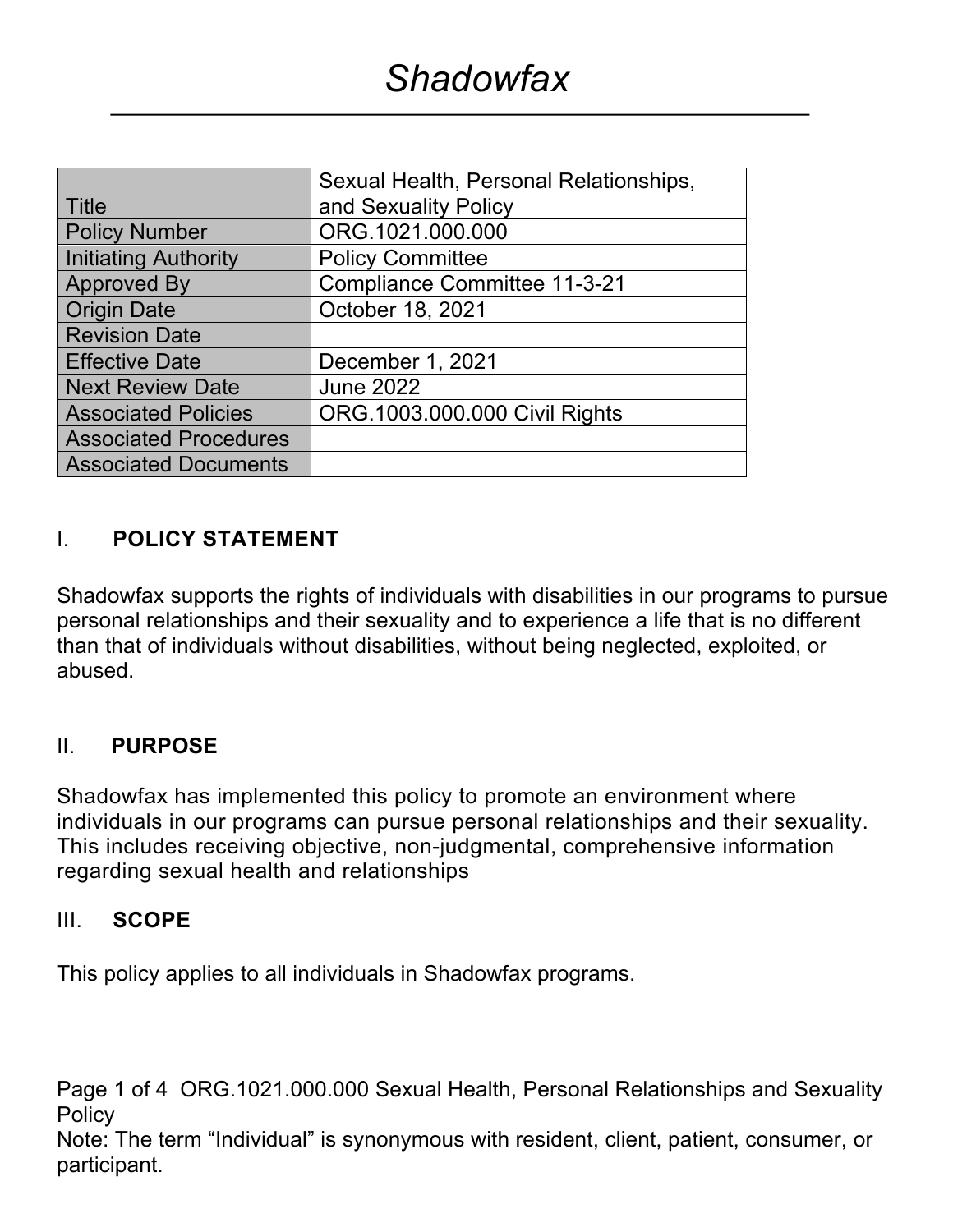## IV. **GENERAL**

This policy is based on the standards set by PA Code Title 55 Chapters 6100, 6400, 2380, 2390, and 52, and PA Code Title 6 Chapter 11 Older Adult Daily Living Centers, ODP bulletin 00-18-01, and statutes and regulations.

## V. **POLICY**

Sexuality at its core is a natural and integral part of who we are. It begins at birth and extends over our life span. It influences how we feel about ourselves and our relationships. Individuals with disabilities are sexual human beings with their own cultural, religious/faith, ethnic, and family values.

Shadowfax acknowledges and supports a person's right to pursue personal relationships and their sexuality in a healthy, consensual, legal and safe manner. Shadowfax will support Everyday Lives values as they apply to individuals' sexual health, personal relationships, sexual expression and sexuality while respecting the rights of others and in accordance with Shadowfax's rules and policies.

Shadowfax believes:

- 1. Individuals with disabilities have the same basic rights as individuals without disabilities to self-identify their gender, sexual orientation, and sexual preferences.
- 2. Individuals with disabilities have the right to accessible and appropriate education, information, and resources that address their individual personal relationships, sexual health, and sexuality needs.
- 3. Individuals with disabilities have the right to privacy when accessing supports and have the right to have information about their personal relationships remain private unless they consent to a disclosure. Privacy covers all forms of communication. Information regarding an individual's personal relationships, sexual health, and sexuality should be considered private and must be treated with respect and dignity.

Page 2 of 4 ORG.1021.000.000 Sexual Health, Personal Relationships and Sexuality **Policy**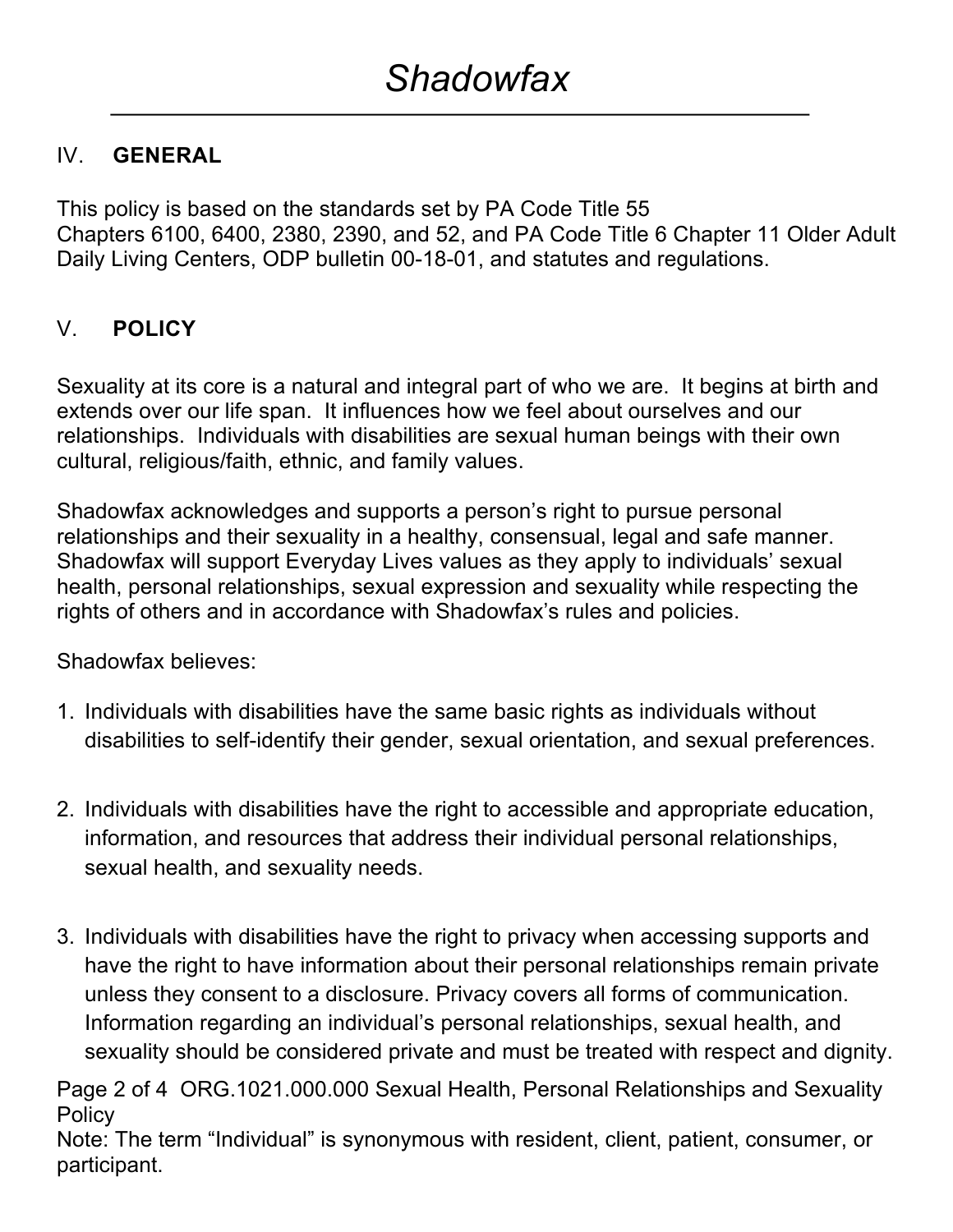4. Individuals with disabilities have the right to have their sexual health and personal relationships supported by knowledgeable provider agency staff and a knowledgeable Individual Support Plan team.

## Shadowfax will:

- 1. Provide accessible and appropriate education, information, and resources that address sexual health, personal relationships, and sexuality needs.
- 2. Ensure that organizational and managerial resources are available to staff to support individuals with disabilities that have issues related to sexual health, personal relationships, or sexuality.
- 3. Provide resources and training for all staff on understanding, supporting, and responding to an individual's personal choices on sexual health, personal relationships, and sexual issues, while not imposing their own personal beliefs on the individual.

# VI. **OVERSIGHT**

Shadowfax's Compliance Committee or their designee(s) (the "Approved By") shall be in charge of the administration of this Policy. The Approved By responsibilities include:

1. Identifying the action steps to come into compliance and directives to maintain compliance and implement the action steps.

- 2. Periodically reviewing this Policy and monitoring compliance to it.
- 3. Training responsible parties on their obligations under the Policy.

Page 3 of 4 ORG.1021.000.000 Sexual Health, Personal Relationships and Sexuality Policy